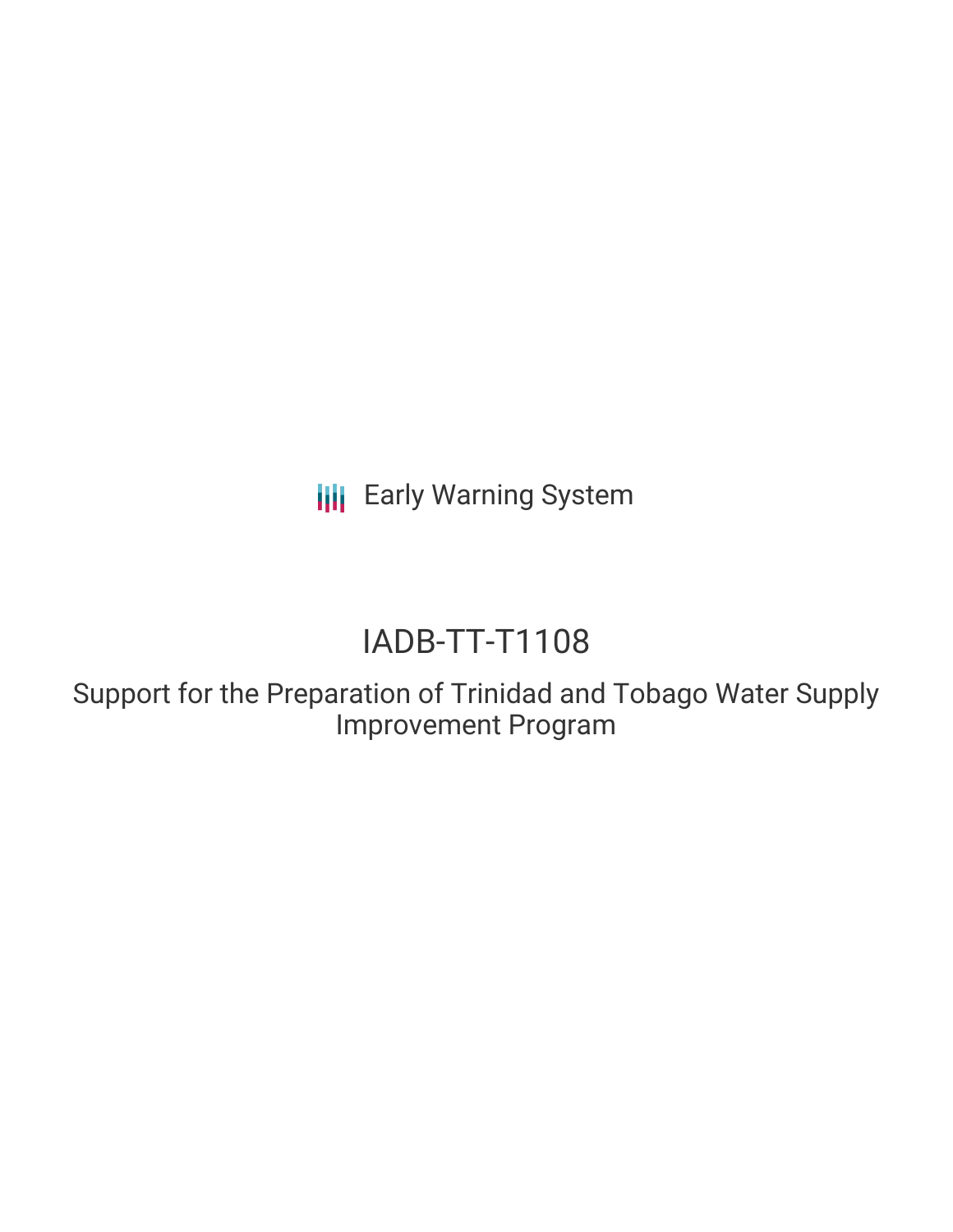

# **Quick Facts**

| <b>Countries</b>               | Trinidad and Tobago                                |
|--------------------------------|----------------------------------------------------|
| <b>Financial Institutions</b>  | Inter-American Development Bank (IADB)             |
| <b>Status</b>                  | Approved                                           |
| <b>Bank Risk Rating</b>        | С                                                  |
| <b>Voting Date</b>             | 2020-11-12                                         |
| <b>Borrower</b>                | Government of Trinidad and Tobago                  |
| <b>Sectors</b>                 | <b>Technical Cooperation, Water and Sanitation</b> |
| <b>Investment Type(s)</b>      | Grant                                              |
| <b>Investment Amount (USD)</b> | $$0.80$ million                                    |
| <b>Project Cost (USD)</b>      | \$0.80 million                                     |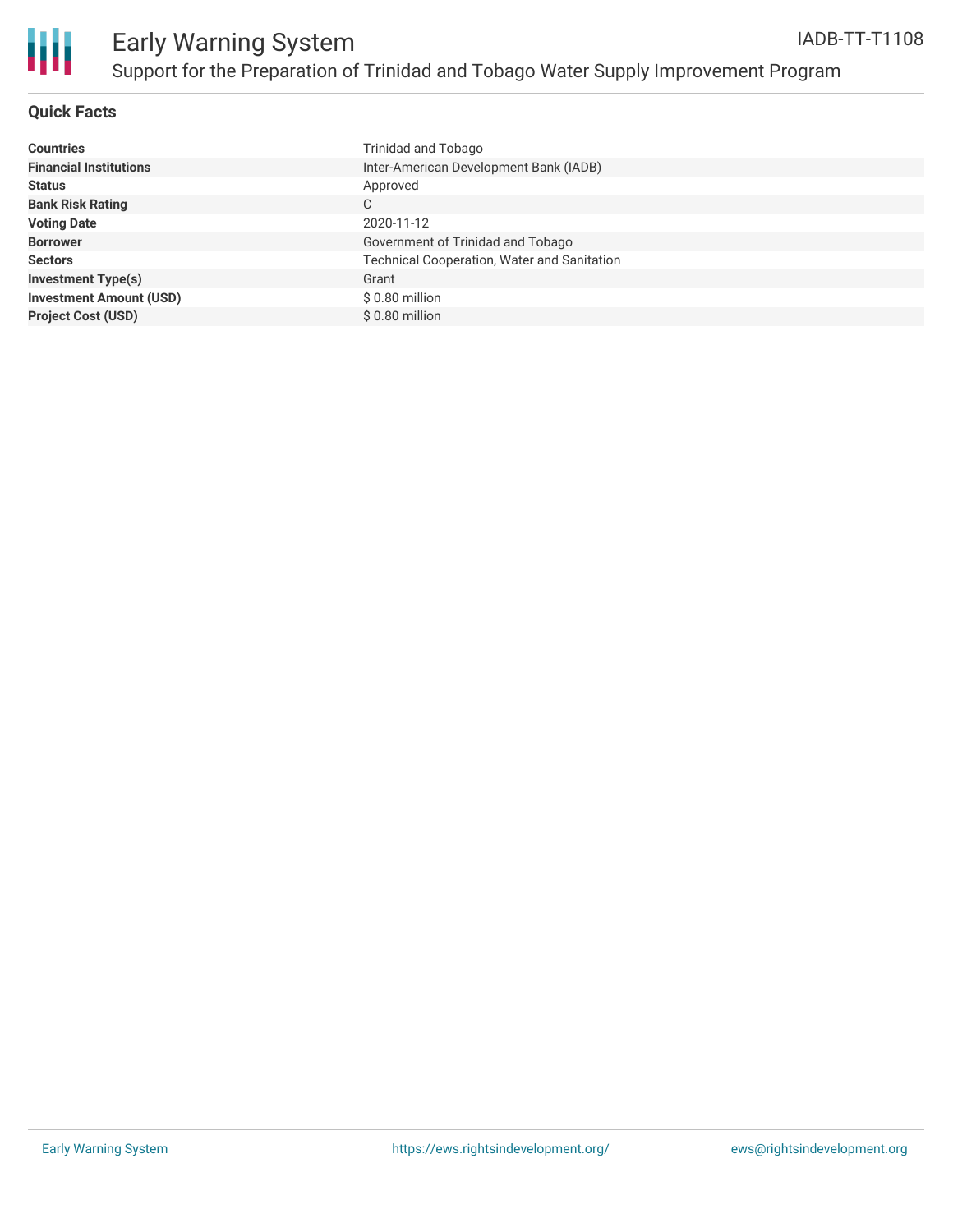

## **Project Description**

The objective of the TC is to support the Government of Trinidad and Tobago (GoRTT) in the preparation of the "Trinidad and Tobago Water Supply Improvement Program" (TT-L1055) through the contracting of consultancy services to prepare tender documents and technical studies. Specifically, the TC aims to finance: (i) specialized transaction advisory consultancy services for the preparation of tender package for the NRW reduction program, universal metering, conducting a preliminary baseline study, prepare hydraulic model, and other technical studies that will also support COVID-19 response activities, communication strategy and plan; (ii) prepare a Transformation road map and change management strategy and plan; and (iii) review and update studies, designs and prepare tender package for the Multi-Purpose Flood Mitigation and Water Supply Reservoir.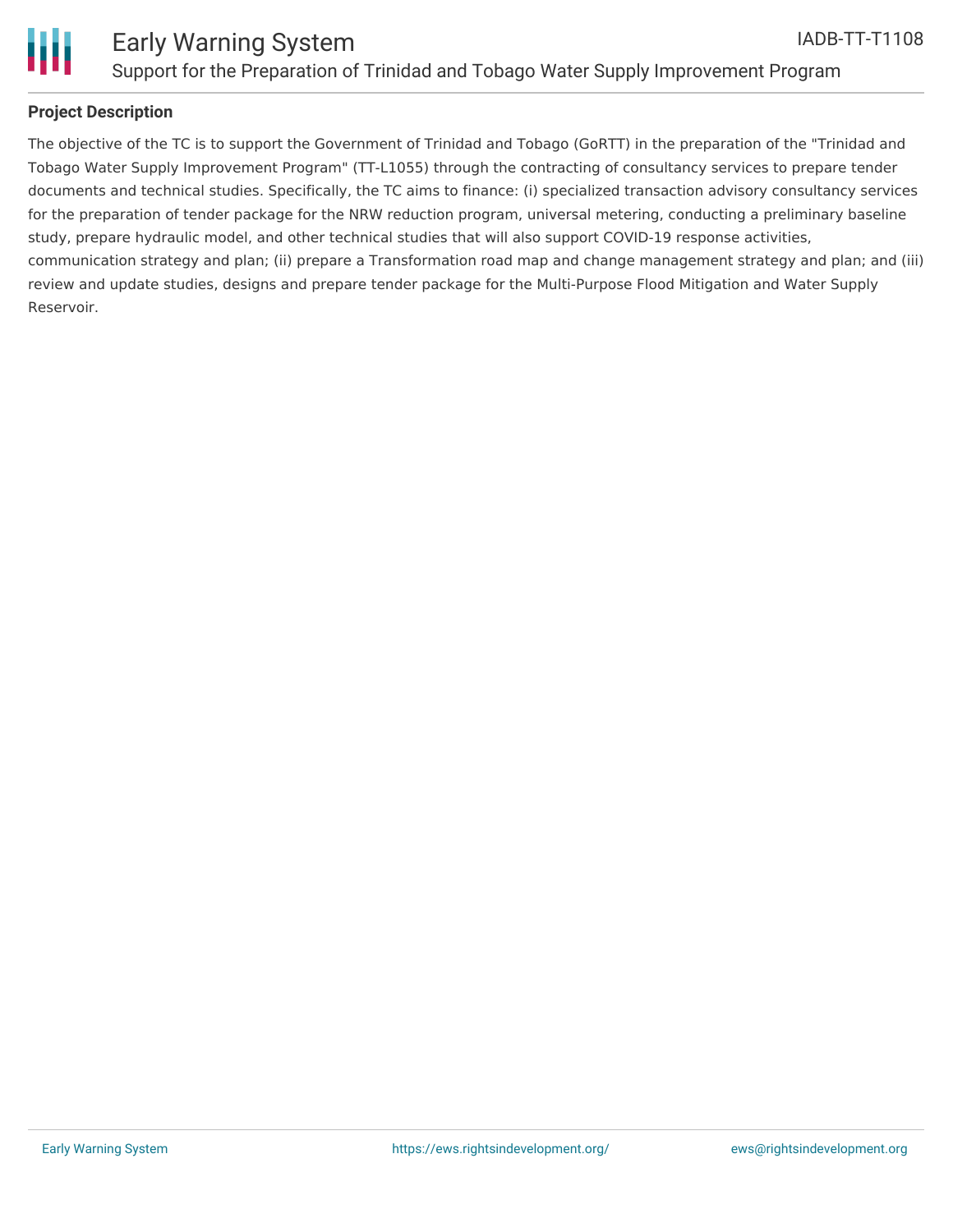

#### **Investment Description**

• Inter-American Development Bank (IADB)